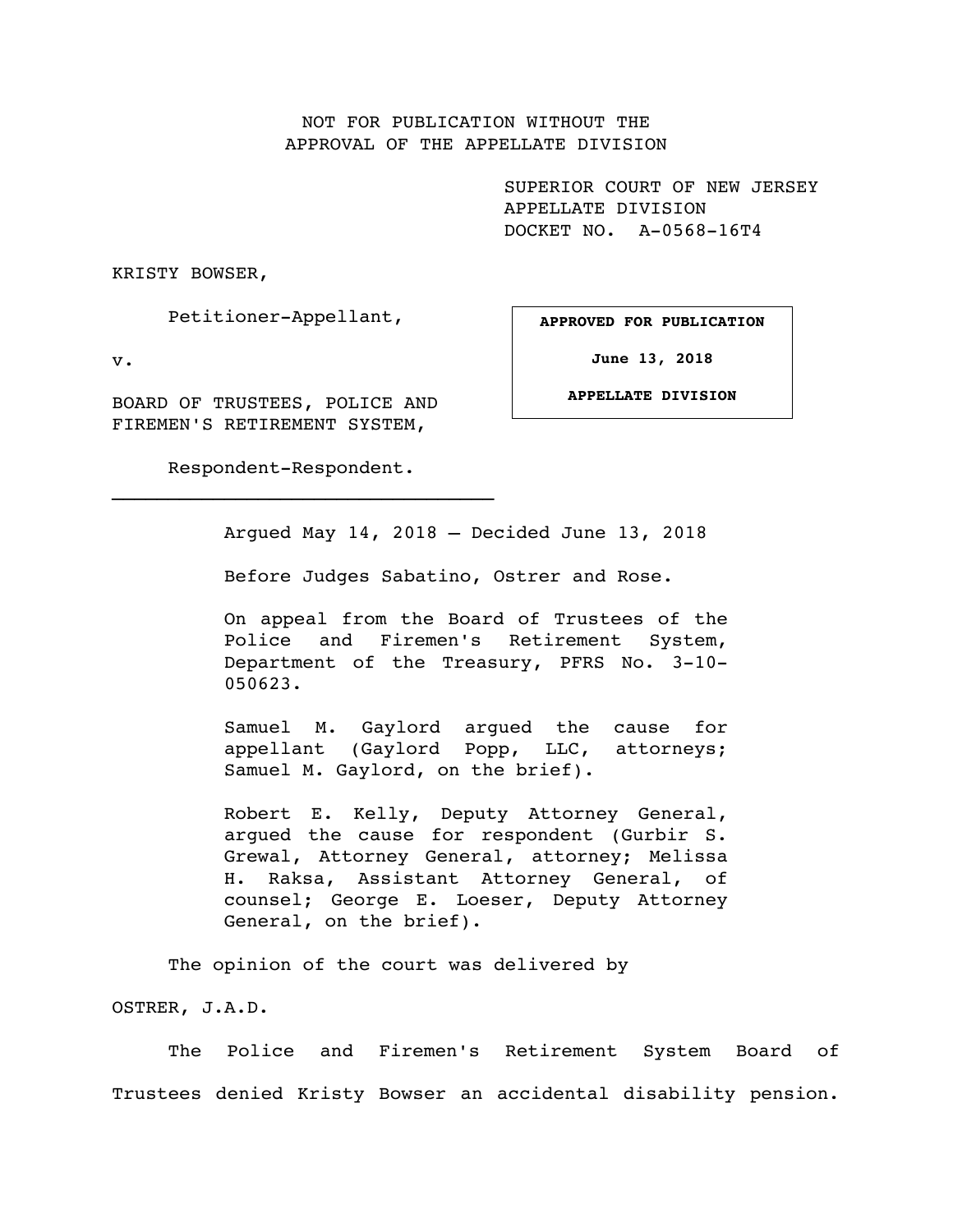Without dispute, she was "permanently and totally disabled as a direct result of a traumatic event" at the Mercer County Correctional Center (MCCC), where she was a correctional officer. See N.J.S.A. 43:16A-7(1). She suffered her disabling injury by falling on an icy patch near the MCCC's parking lot. The sole question in Bowser's appeal is whether the Board erred in finding that her fall did not "occur[] during and as a result of the performance of [her] regular or assigned duties . . . . " Ibid.

Bowser fell while retrieving feminine hygiene products from her car. She needed them while, unexpectedly, serving a second consecutive shift. We conclude she suffered her injury during the equivalent of a restroom break "within the confines of the workday at the work location." Kasper v. Bd. of Trs. of the Teachers' Pension & Annuity Fund, 164 N.J. 564, 586 n.7 (2000). The Supreme Court stated such restroom breaks are included within "the performance of an employee's actual duties  $\ldots$ ." Id. at 585-86. We therefore reverse.

## I.

Bowser was the sole witness in the hearing before the Administrative Law Judge (ALJ). Her testimony was undisputed. Bowser was a fourteen-year veteran of the Mercer County Corrections department when the accident occurred. On the day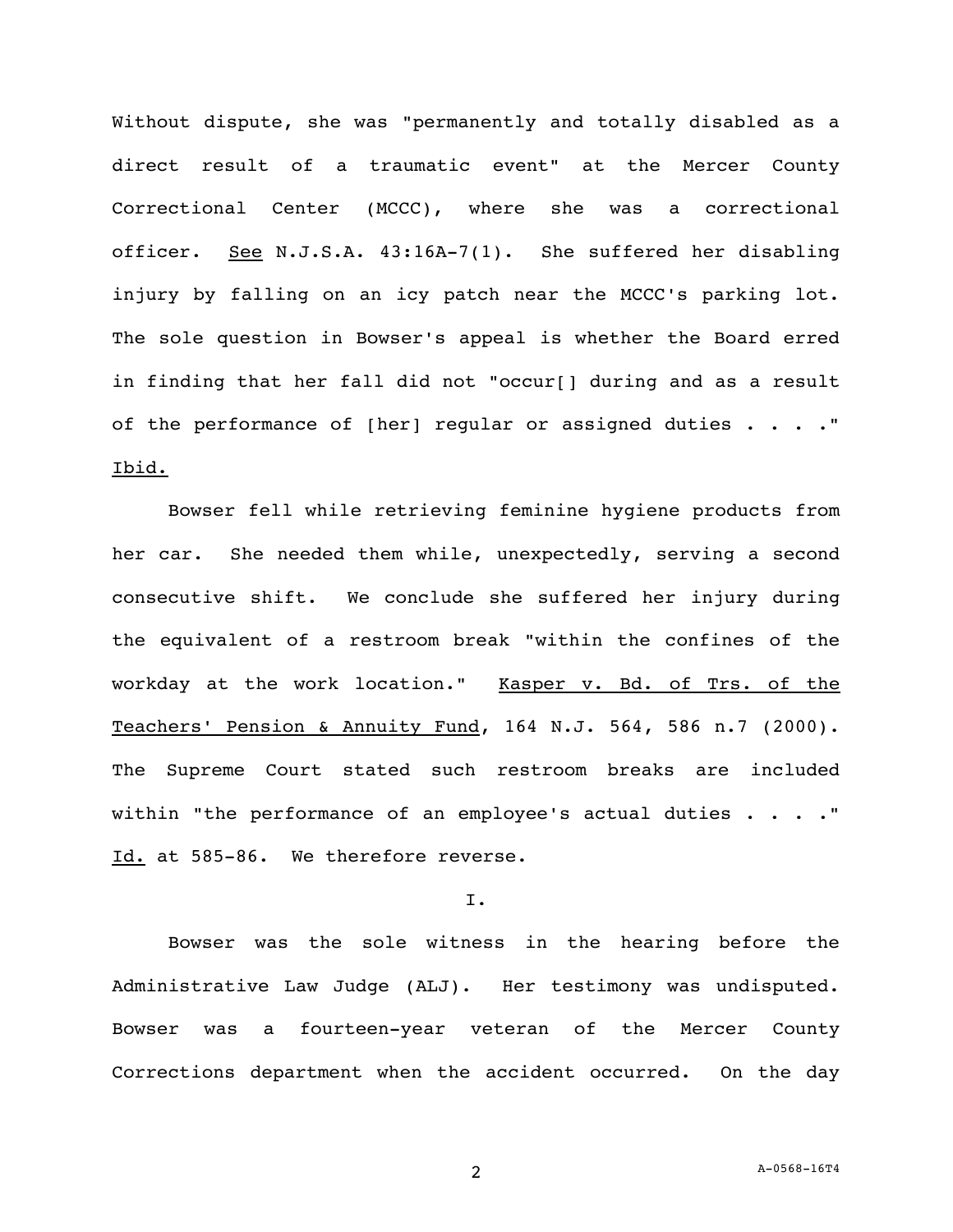of the accident, she had worked her assigned 11:00 p.m. to 7:00 a.m. shift overseeing inmates in a housing unit. During that shift, her commander told her she had to work another eight-hour shift on a detention floor, starting at 7:00 a.m., because another officer "called out." At about 7:30 a.m., Bowser asked a fellow officer on the detention floor to cover for her, as she would if she had to use the restroom. Bowser needed to run to her car to retrieve feminine hygiene products because she was menstruating. As with a bathroom break, Bowser did not "clock out" when she went to her car, and was paid for the break time.

Her car was parked on the MCCC grounds, in an area reserved for corrections officers. On the way to her car, while walking near an internal service road on MCCC grounds, she slipped on black ice and fell. She was about fifteen to twenty feet from the jail. Another officer who happened to be arriving helped her get up. She continued to her car, then returned to the building, went to the restroom, and "got [herself] back together." Fifteen or twenty minutes later, her commander relieved her for the day, as someone arrived to perform the shift.

The Board stipulated that Bowser was totally and permanently disabled from performing her regular and assigned job duties. It also stipulated that her disability directly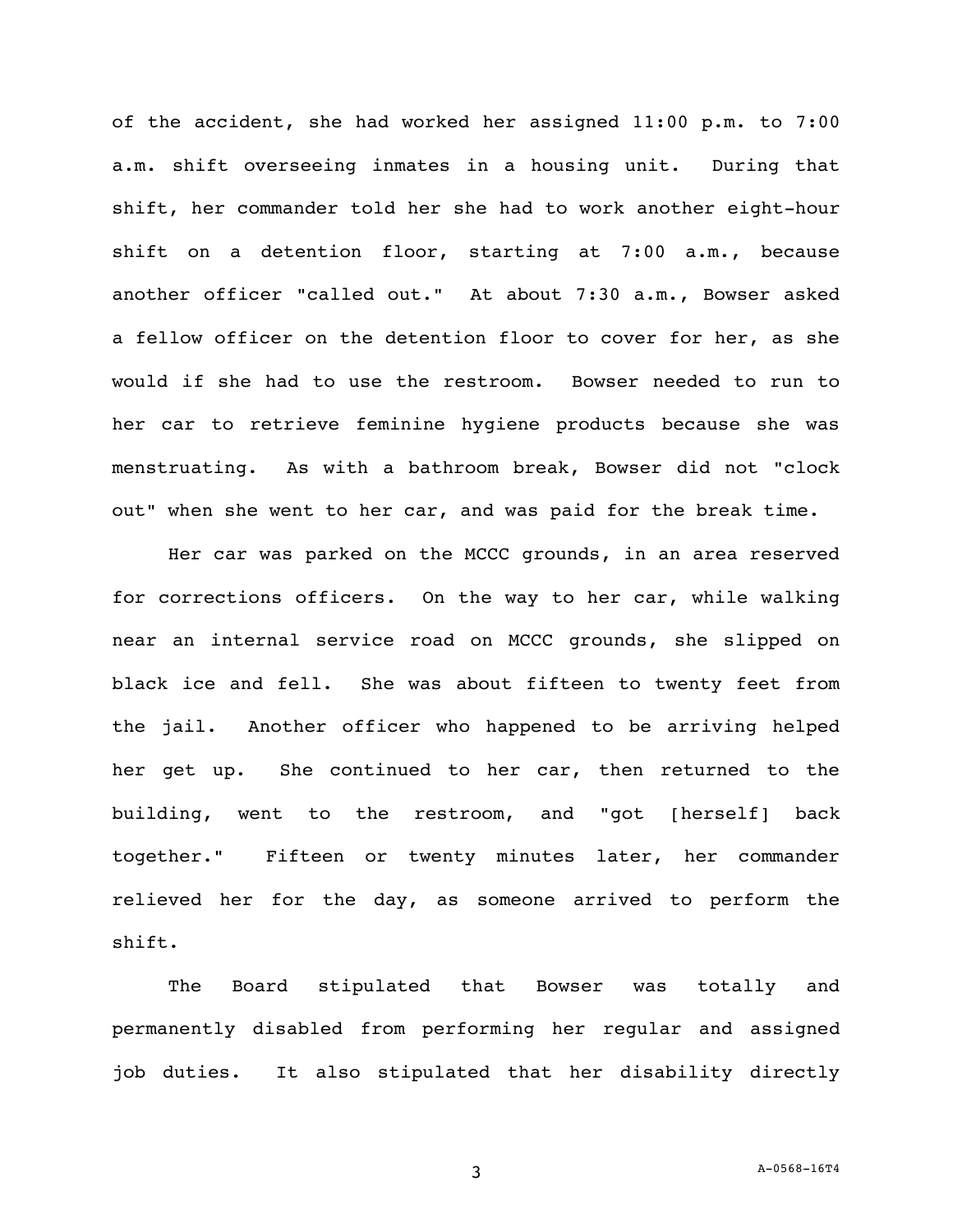resulted from her fall, and her fall did not result from her willful negligence. In his proposed decision, the ALJ found that Bowser's injury was undesigned and unexpected, and it occurred "during and as a result of the performance of [her] regular or assigned duties." See N.J.S.A.  $43:16A-7(1)$ . In so doing, the ALJ rejected the Board's initial position to the contrary on both points.

In sum, the ALJ found that Bowser met the five requirements for receiving an accidental disability pension, which the Court identified in Richardson v. Board of Trustees, Police and Firemen's Retirement System, 192 N.J. 189, 212-13 (2007):

> 1. that [s]he is permanently and totally disabled;

> 2. as a direct result of a traumatic event that is

a. identifiable as to time and place,

b. undesigned and unexpected, and

c. caused by a circumstance external to the member (not the result of pre-existing disease that is aggravated or accelerated by the work);

3. that the traumatic event occurred during and as a result of the member's regular or assigned duties;

4. that the disability was not the result of the member's willful negligence; and

5. that the member is mentally or physically incapacitated from performing his [or her] usual or any other duty.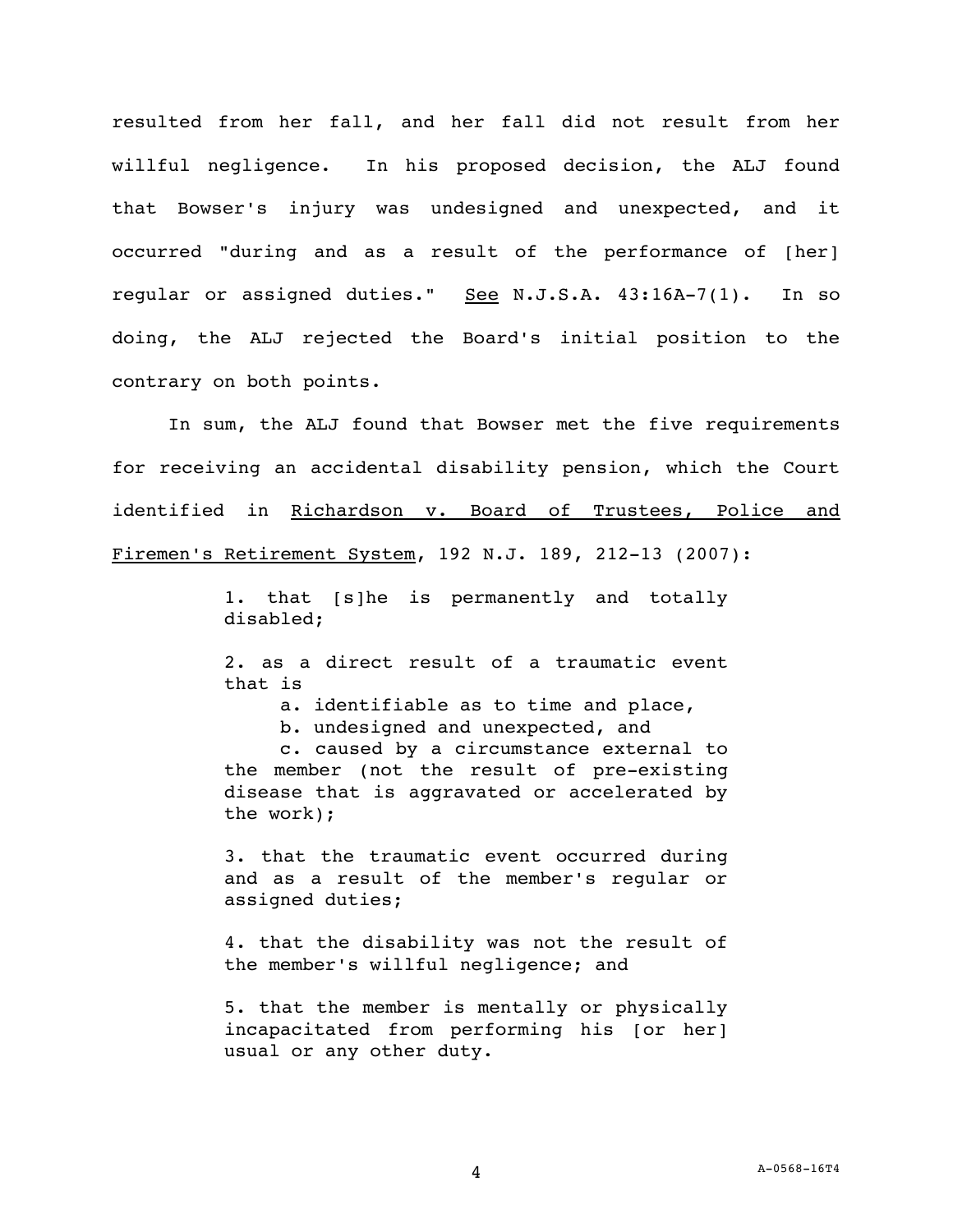In its final decision denying Bowser an accidental disability pension, the Board agreed that her injury was undesigned and unexpected, but adhered to its view that the injury did not arise "during and as a result of the performance of [her] regular or assigned duties." N.J.S.A. 43:16A-7(1). The Board premised its analysis on the Court's statement in Kasper that an employee "must be engaged in his or her employment duties on property owned or controlled by the employer in order to qualify for an accidental disability pension." Kasper, 164 N.J. at 581. The Board relied on two unpublished decisions in which our court upheld the denial of accidental disability pensions to public employees who suffered disabling injuries in parking lots. Recognizing those decisions involved employees coming to, or going from work, the Board nonetheless concluded that an employee parking lot "is not considered the employer's premises under Kasper." Therefore, Bowser's injury on the way to the parking lot did not occur "during and as a result of her regular or assigned duty."

This appeal followed.

## II.

We will sustain an administrative agency's quasi-judicial decision, as the Board made here, "unless there is a clear showing that it is arbitrary, capricious, or unreasonable, or

5 A-0568-16T4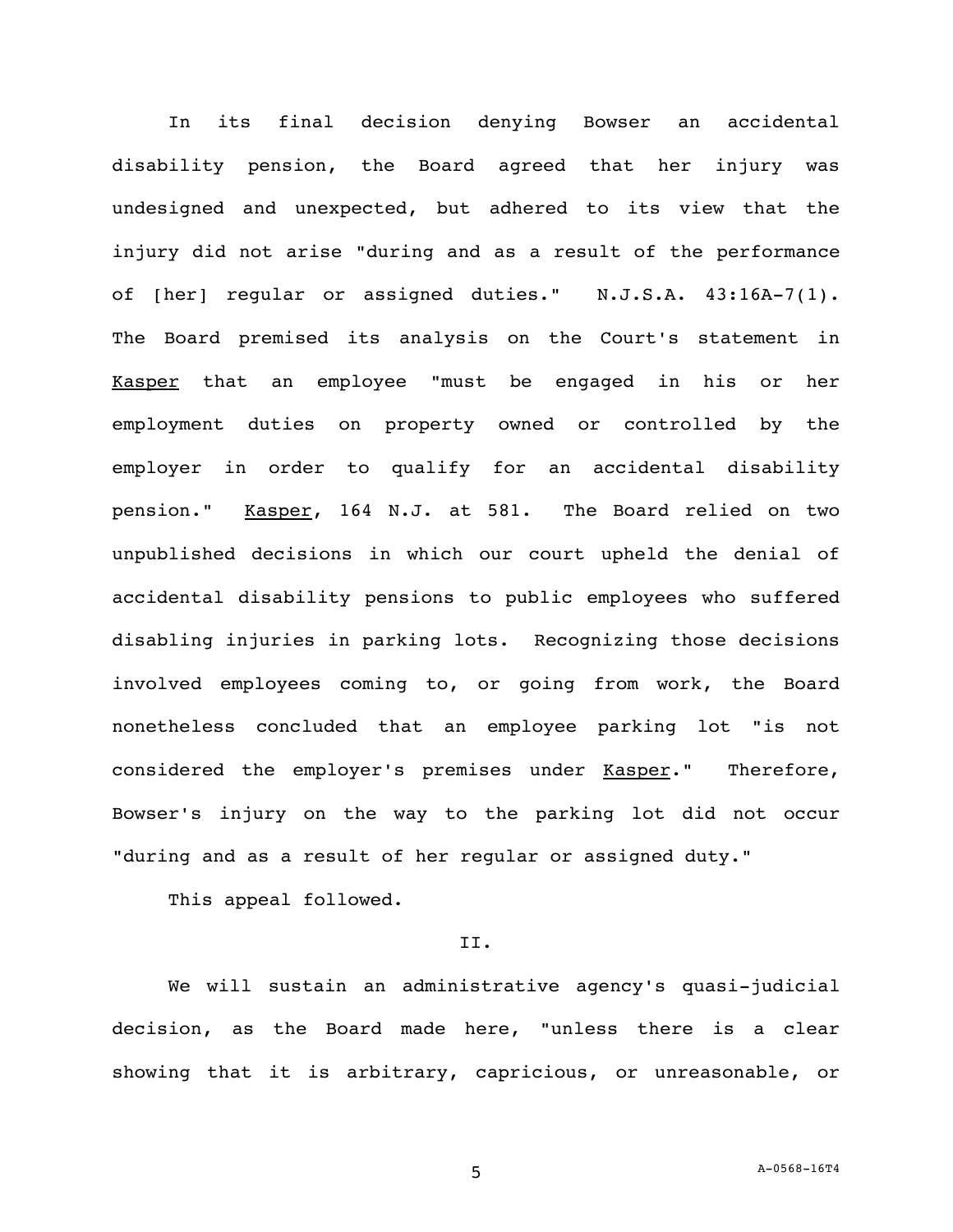that it lacks fair support in the record." Russo v. Bd. of Trs., Police & Firemen's Ret. Sys., 206 N.J. 14, 27 (2011). The "search for arbitrary or unreasonable agency action" may involve the question "whether the agency's action violates express or implied legislative policies, that is, did the agency follow the law . . . . " Mazza v. Bd. of Trs., 143 N.J. 22, 25 (1995).

As the facts are undisputed, whether Bowser's injury occurred "during and a result of her regular or assigned duties" is a legal question of statutory interpretation, which we review de novo. See Saccone v. Bd. of Trs. of Police and Firemen's Retirement Sys., 219 N.J. 369, 380 (2014). We may give "substantial deference to an agency's interpretation of a statute that the agency is charged with enforcing," Richardson, 192 N.J. at 196, particularly when its interpretation involves a permissible construction of an ambiguous provision, Kasper, 164 N.J. at 581-82, or the exercise of expertise, In re Alleged Improper Practice, 194 N.J. 314, 332 (2008); A.Z*.* v. Higher Educ. Student Assistance Auth., 427 N.J. Super. 389, 394 (App. Div. 2012). However, we are "in no way bound by the agency's interpretation of a statute or its determination of a strictly legal issue." Mayflower Sec. Co. v. Bureau of Sec., 64 N.J. 85, 93 (1973).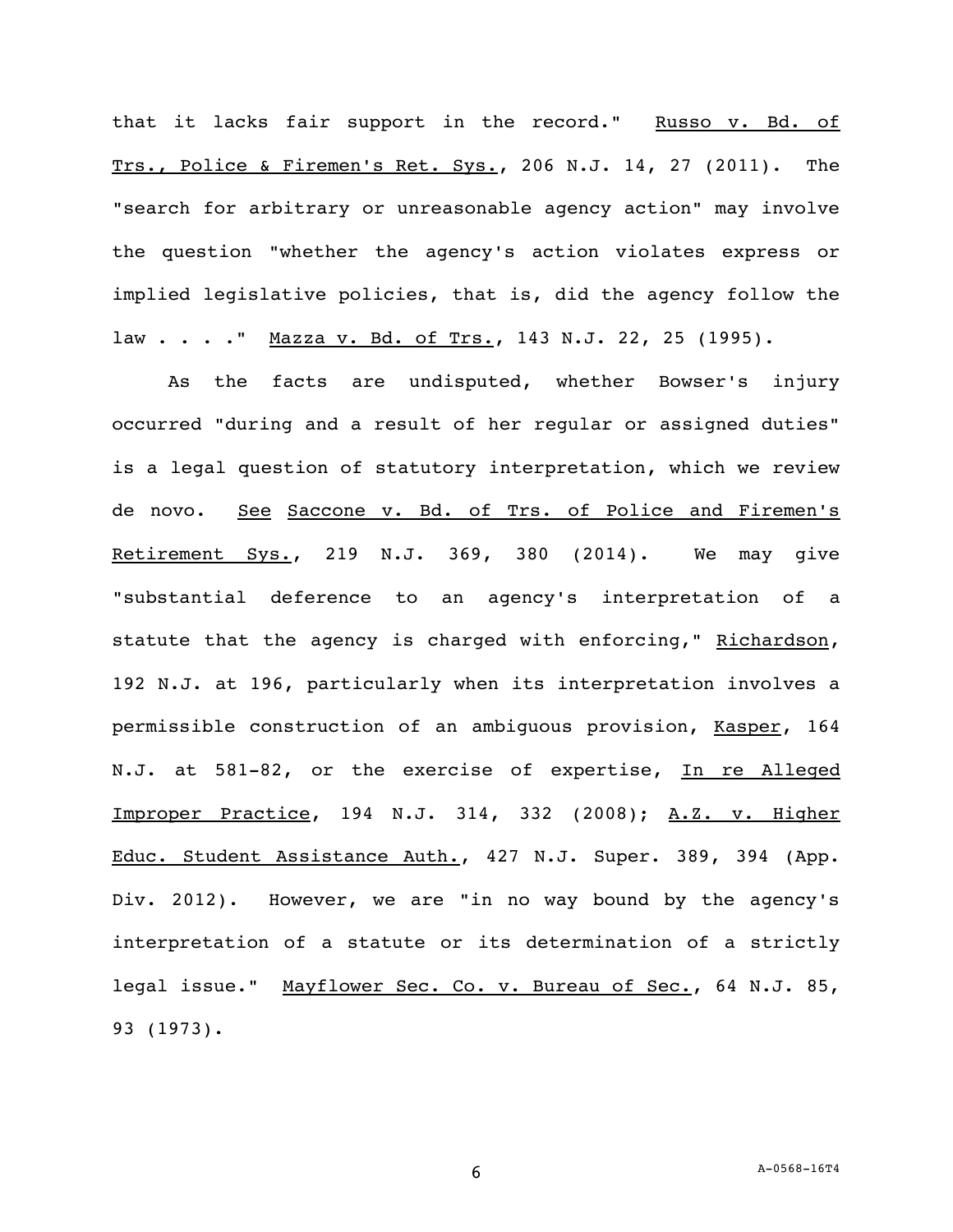In this case in particular, we owe no deference to the Board's decision, as the Board does not purport to interpret anew the statute governing accidental disability pensions, specifically, the provision requiring that disabling accidents occur "during and as a result of the performance of [an employee's] regular or assigned duties . . . . " N.J.S.A. 43:16A-7(1). Rather, the Board attempts to interpret the Supreme Court's binding precedent in Kasper, and our court's unpublished decisions, which do not bind us. An agency is required to follow judicial precedent interpreting the statute it implements. Twp. of Franklin v. Franklin Twp. PBA Local 154, 424 N.J. Super. 369, 378 (App. Div. 2012).

We owe no deference to an administrative agency's interpretation of judicial precedent. "[A]gencies have no special qualifications of legitimacy in interpreting Court opinions. There is therefore no reason for courts – the supposed experts in analyzing judicial decisions – to defer to agency interpretations of the Court's opinions." Akins v. FEC, 101 F.3d 731, 741 (D.C. Cir. 1996) (en banc), vacated on other grounds, 524 U.S. 11 (1998). See also Miklin Enters., Inc. v. N.L.R.B., 861 F.3d 812, 823 (8th Cir. 2017) (noting that "[n]umerous prior court of appeals decisions have held that the Board's interpretation of judicial precedent 'is not entitled to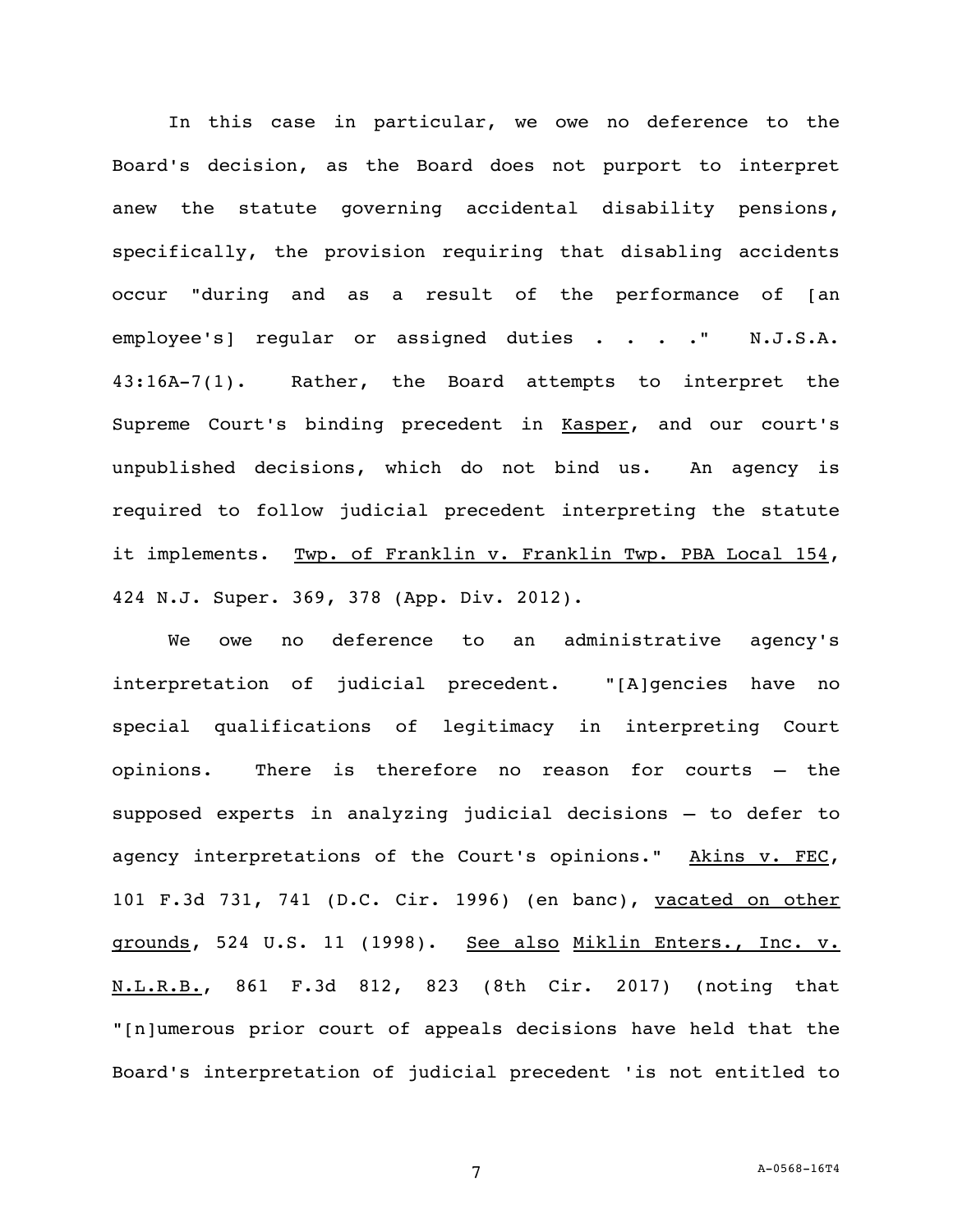judicial deference'") (citation omitted); Maine Pub. Serv. Co. v. Fed. Power Comm., 579 F.2d 659, 665 (1st Cir. 1978) (stating "a court may pass judgment independently" upon an agency's interpretation of judicial precedent); cf. Mount v. Bd. of Trs., Police and Firemen's Ret. Sys., N.J. , (2018) (slip op. at 21) (stating that Court "reviews de novo the Board's interpretation of N.J.S.A. 43:16A-7(1) and our case law").

In this case, the Board misinterpreted the Court's decision in Kasper to preclude categorically accidents occurring in a public employer's parking lot.<sup>1</sup> The Court concluded that the current statutory language was "intended to reestablish the integrity of the premises rule and eliminate the judicially created exceptions to the going and coming rule." Kasper, 164 N.J. at 580. In order for an accident to be eligible, it must have occurred "on premises owned or controlled by the employer, and not during activities encompassed within the myriad of coming and going exceptions that ha[ve] sprung up." Ibid. Thus, "commuting accidents" in parking lots would not be eligible. Ibid. However, an accident occurring "during or as a

i<br>L

 $1$  We acknowledge that unpublished decisions of our court have not taken a uniform approach to accidents in parking lots and other areas outside a building where a public employee generally performs assigned duties. However, those decisions are not binding. R. 1:36-3. We look to Kasper to guide our resolution of this case.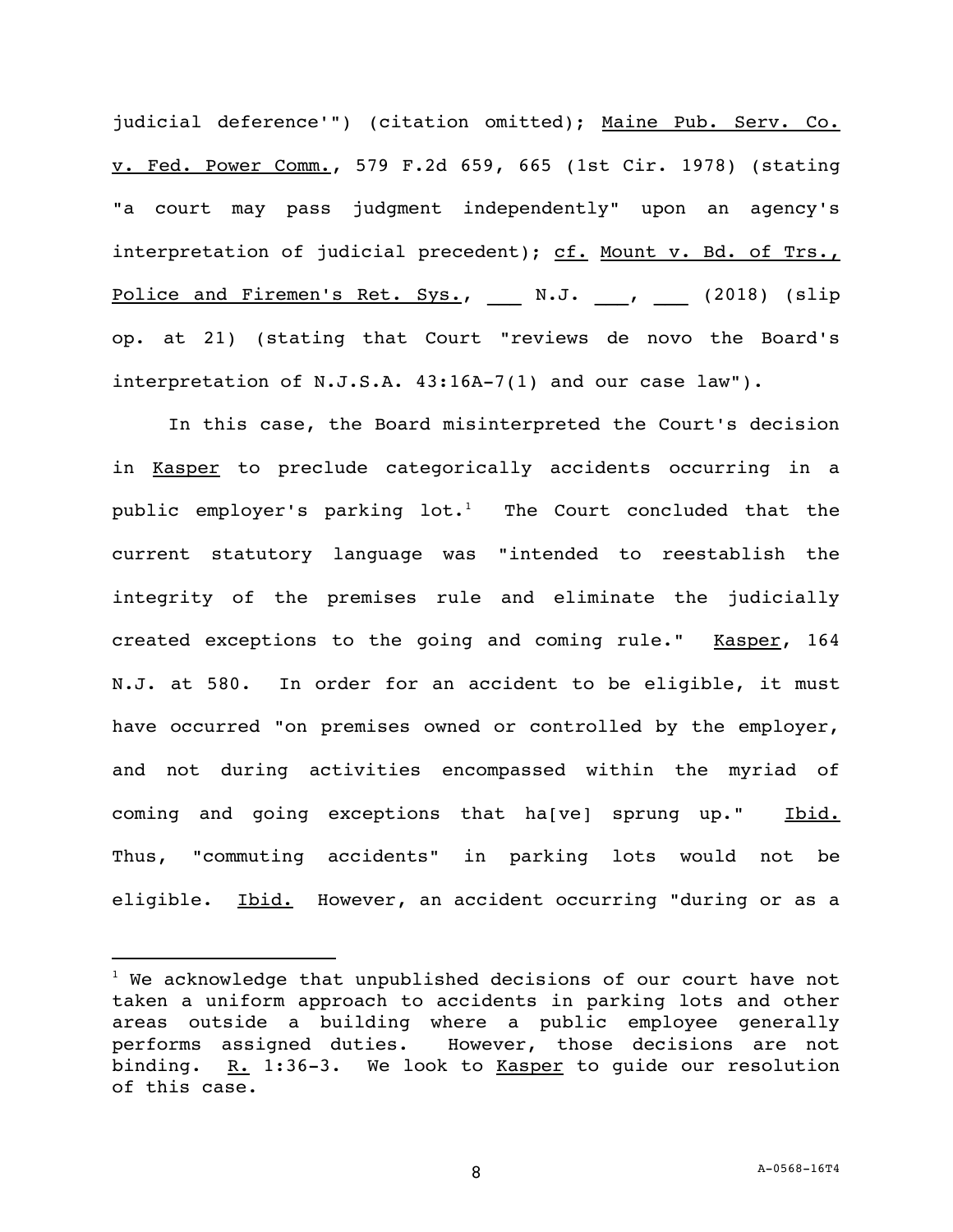result of the actual performance of [an employee's] duties, or in an activity preparatory but essential to the actual duty" on the employer's premises would be eligible. See id. at 585.

Amplifying this concept, the Court held, "Common sense dictates that the performance of an employee's actual duties incorporates all activities engaged in by the employee in connection with his or her work, on the employer's premises, from the formal beginning to the formal end of the workday." Id. at 585-86. In that regard, the Court made an observation of particular relevance to this case: "Included are on-premises lunch and restroom breaks that are necessary concomitants of an employee's performance of his or her regularly assigned tasks, so long as they occur within the confines of the workday at the work location." Id. at 586 n.7.

Although Kasper did not involve a lunch or bathroom break accident, the Court's statement is controlling. "Appellate and trial courts consider themselves bound by [the] Court's pronouncements, whether classified as dicta or not." State v. Dabas, 215 N.J. 114, 136-37 (2013); see also State v. Sorensen, 439 N.J. Super. 471, 488 (App. Div. 2015) (stating that we, as an intermediate appellate court, are "bound by carefully considered dictum from the Supreme Court"). Notably, at oral

9 A-0568-16T4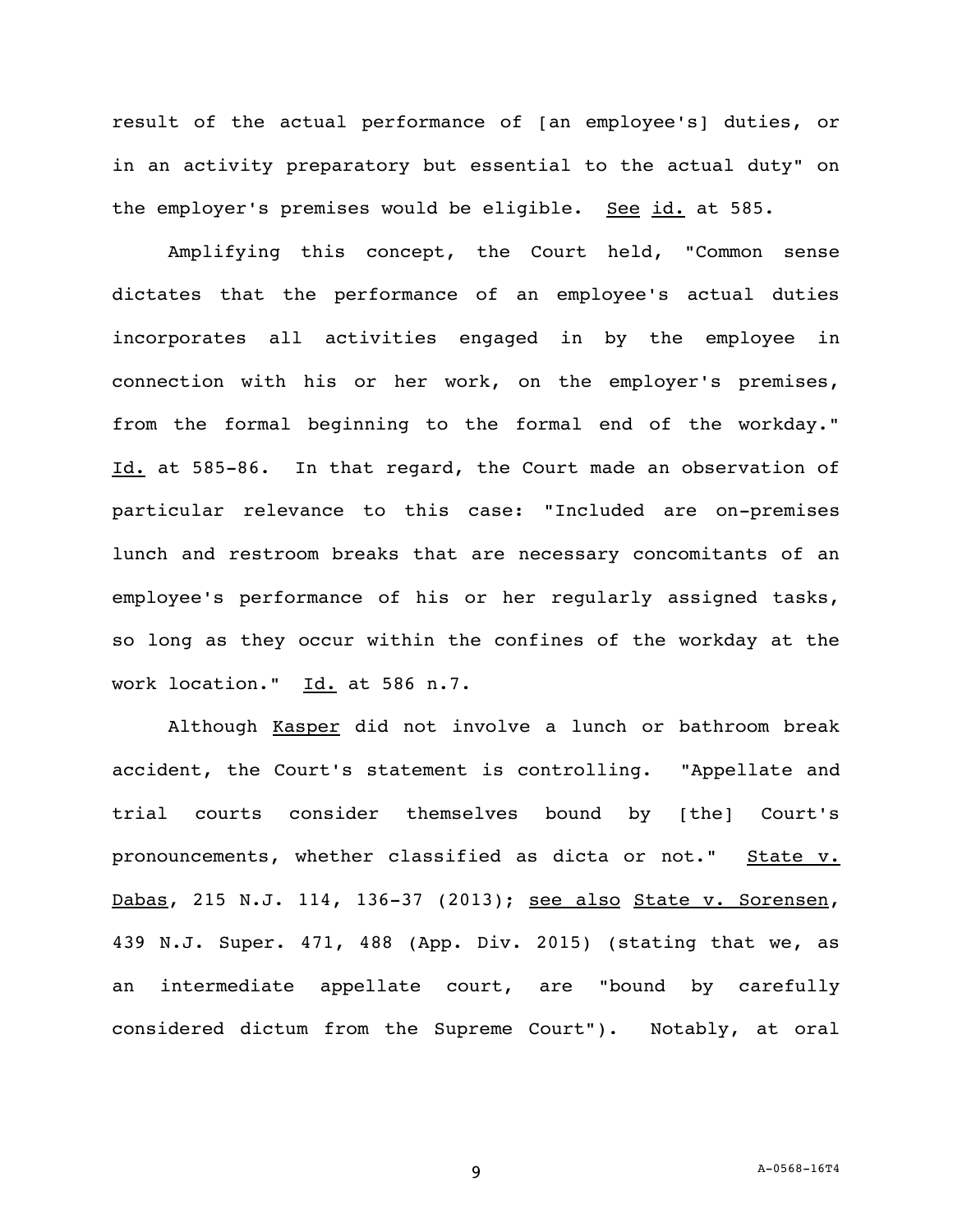argument, the Board abandoned its previous position that the Court's statement was non-binding dictum.

The Court held that Helen Kasper, a media specialist for the Newark Board of Education, was entitled to an accidental disability pension after she was injured outside her school before the official start of the work day. The Court found she had already arrived at her work location when she was injured – notwithstanding that she had only reached her school's front steps. Although she arrived early, she did so with a supervisor's approval, to distribute materials to classrooms for use at the start of the school day. Thus, "she was engaged in conduct that was, in every sense, preliminary but necessary to her early workday media distribution." Id. at 588.

The Court distinguished Kasper's incident from administrative decisions in which pension boards denied accidental disability pensions to employees who suffered injuries while still on the way to work. One involved a teacher who "slipped and fell on ice while walking across [a] school parking lot towards school [who] was 'on his way to work and was not yet in the performance of his duties at the time of the incident.'" Id. at 581-82 (quoting Estate of Matza v. Bd. of Trs., TPAF, 96 N.J.A.R.2d 224 (Div. of Pensions)). Another case involved an employee who was in an automobile collision after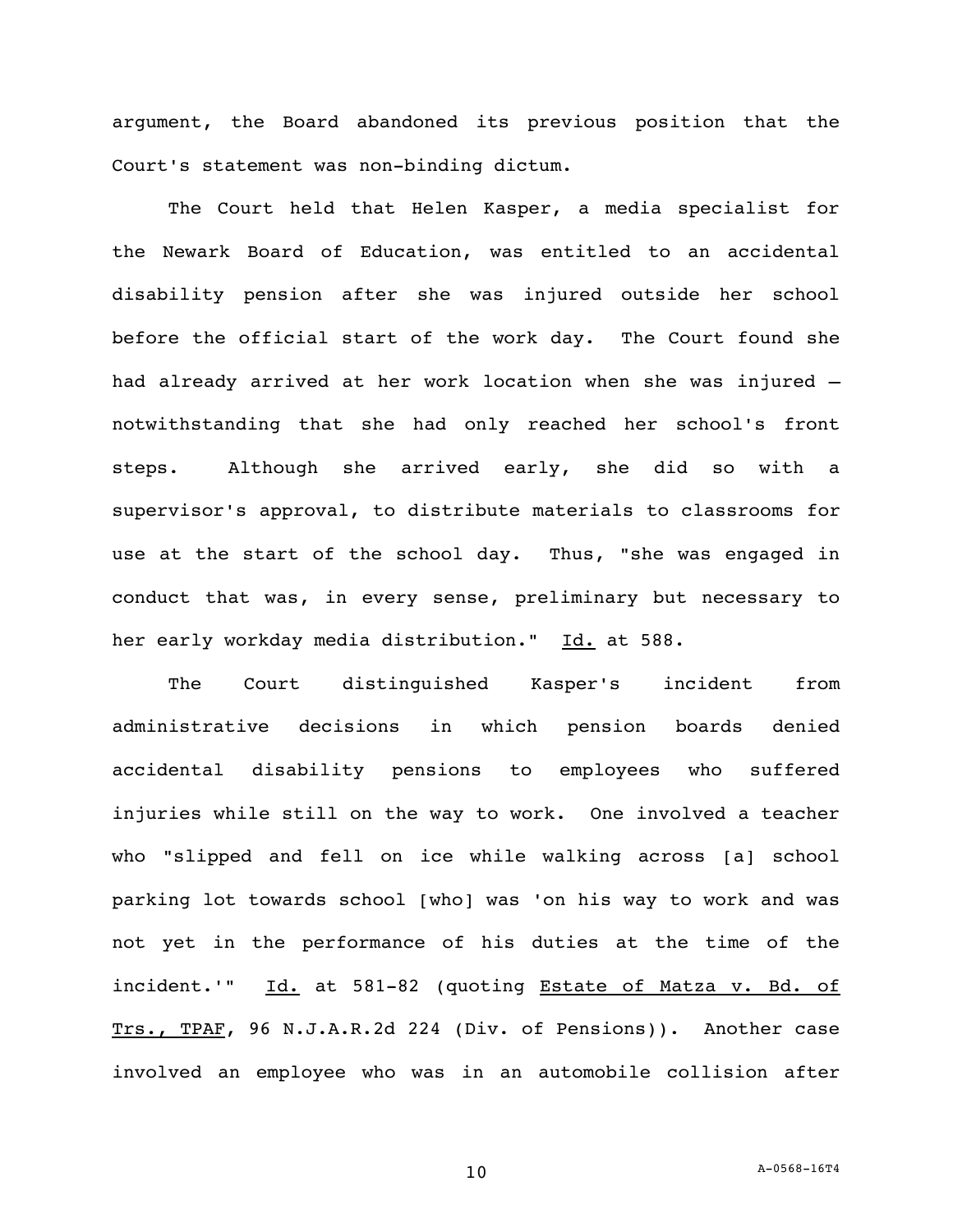she drove through the front gate of her employer's facility, but "had not yet reached her normal work location, had not signed in, and had not begun her usual work duties." Id. at 581 (citing Lewis-Miles v. Bd. of Trs., PERS, TYP 8932-96, initial decision (July 16, 1998), adopted (Aug. 20, 1998), [http://njlaw.rutgers.edu/collections/oal/final/typ8932-96.pdf\)](http://njlaw.rutgers.edu/collections/oal/final/typ8932-96.pdf).

Kasper does not support the Board's blanket position that a parking lot always lies outside a public employer's premises for purposes of determining eligibility for an accidental disability pension. Kasper construed the statute to exclude commuting accidents, including those that occur in the parking lot. Id. at 580. In other words, a parking lot lies outside the work location if it is still part of the journey to or from work. Consistently, we held today in Mattia v. Board of Trustees, Police & Firemen's Retirement System, N.J. Super. , (App. Div. 2018) (slip op. at 7-9), that a corrections officer was ineligible for an accidental disability pension when he suffered his disabling injury while traversing a parking lot on his way to check in for work, having not yet begun performing his regular or assigned duties.

Depending on an employee's regular or assigned duties, the work location may well include the employer's parking lot. A public employee injured as a result of a traumatic event while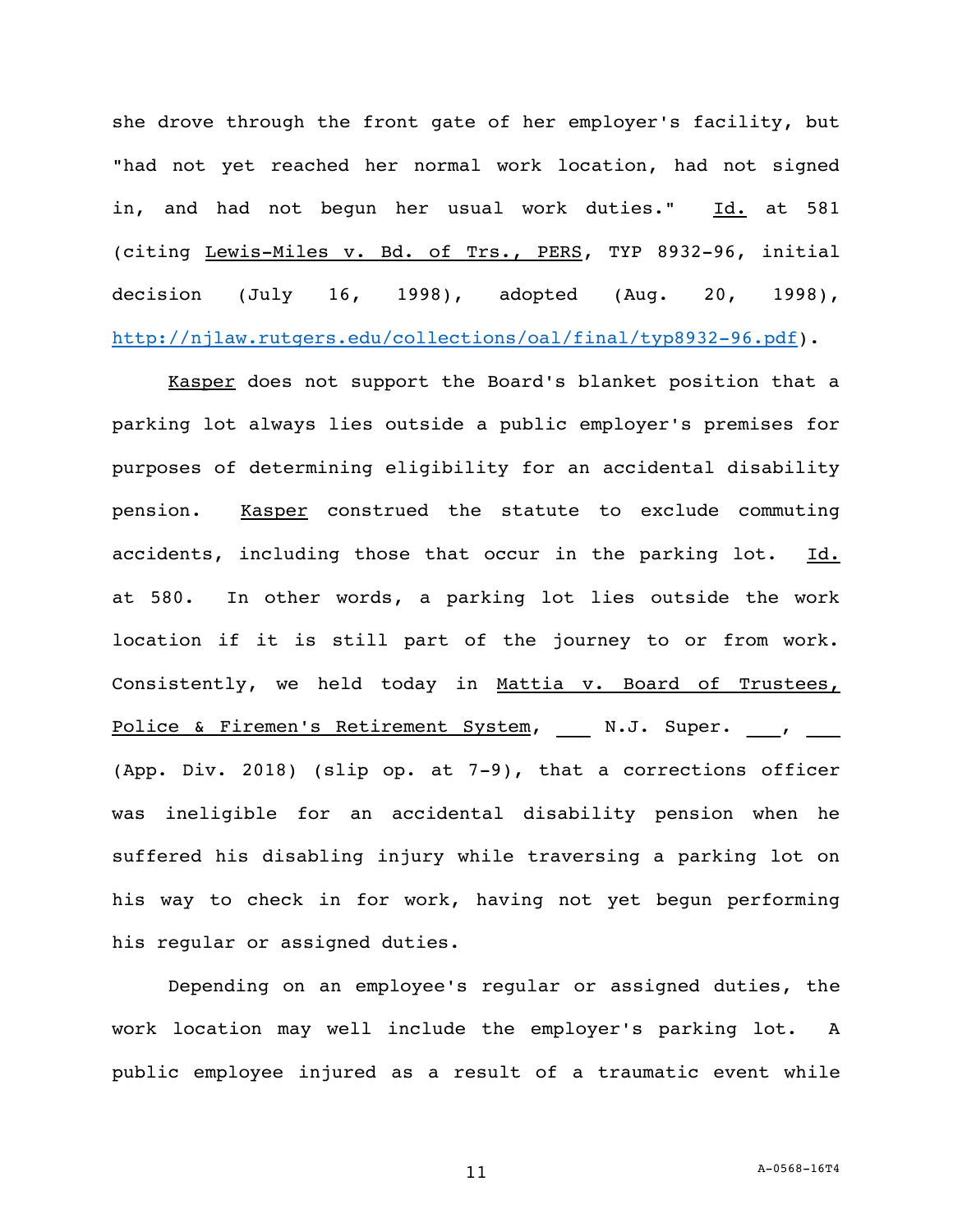shoveling an employer's parking lot as part of his or her maintenance job satisfies the requirement to show the injury occurred "during and as a result of the performance of his [or her] regular or assigned duties." N.J.S.A. 43:16A-7(1). Likewise, a physical education teacher, injured as a result of a traumatic event while running into the parking lot to retrieve an errant soccer ball during a gym class would satisfy the statute. The result depends on the employee's use of the parking lot. We do not presume that every post-commute parking lot accident is covered. Nor shall we attempt to formulate a rule for cases not before us.

Here, Bowser suffered a disabling accidental injury during her workday, at the work location. We recognize that Bowser did not leave the jail on her way to the parking lot in order to perform assigned duties. She does not contend she performed security, or inmate supervision in the parking lot. However, she entered the parking and road area within the confines of the MCCC property to retrieve necessary feminine hygiene products from her car because she was, unexpectedly, working a second eight-hour shift.

Just as restroom breaks at the work location during the workday "are necessary concomitants of an employee's performance of his or her regularly assigned tasks," Kasper, 164 N.J. at 586